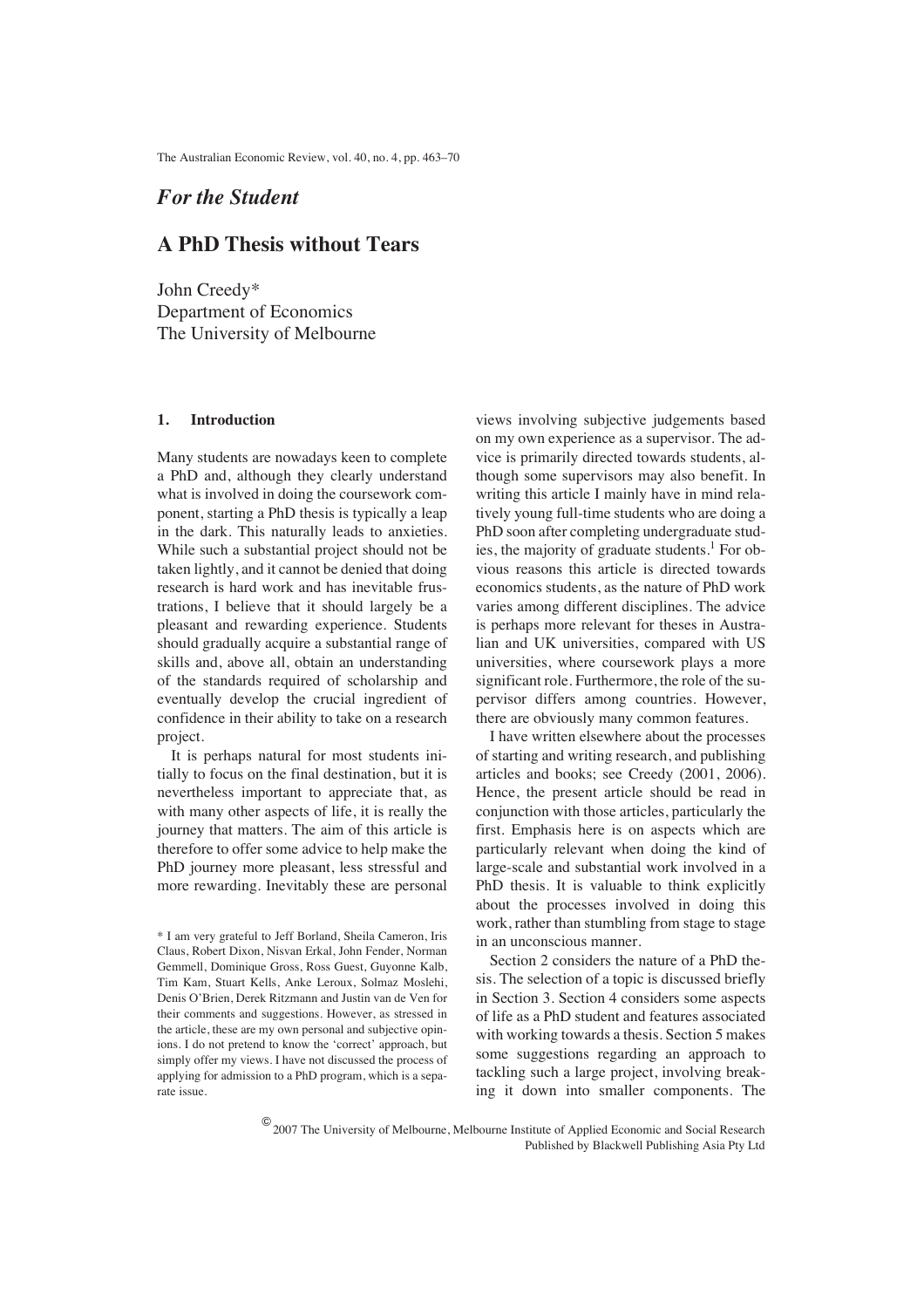important role of the supervisor is then discussed in Section 6. Some suggestions regarding non-PhD activities are made in Section 7 and final brief comments are in Section 8.

## **2. What is a PhD?**

Research is a process of making discoveries: these may be new empirical regularities, new theoretical insights and an improved understanding of economic problems. A PhD as a research degree therefore needs to say something quite new, rather than collating or rehearsing existing knowledge. This presents a difficult challenge. Contrary to a popular illusion, such progress is largely achieved by making a series of small steps, rather than taking giant leaps. A distinguishing feature of research is that it is the researcher who formulates the precise questions to be examined and decides on the approaches used. Indeed, the clear specification of the problem is an important element in planning a project. The question has to be clearly defined and seen to be worthy of attention. Eventually, you should be able to state clearly what you have contributed to knowledge.

The understandable tendency to look at the final destination instead of the closer road ahead is reflected in the first question often asked by PhD students. They want to know what is expected of them—what do they have to do to get their PhD? The standard answer is of course that a PhD is normally described as containing material for three publishable papers. This response is nevertheless both vague and an oversimplification. The thesis should have a central 'core' or theme which ties the separate contributions together, although the closeness between topics differs significantly among theses. There is a huge variation in the quality of theses produced, even within the same university department. What all students need to aim for is a high standard of work which can be recognised as demonstrating a mature approach to research.

# **3. Selecting a Topic**

Most students have a broad idea of the area of research they would like to pursue. This may

come from previous reading required for coursework or it may be stimulated by attending research seminars. But in deciding on a PhD topic the first step is to refine the statement of the problem, in particular to narrow the scope of the project so that it is more clearly defined and manageable. As part of this process it is extremely important for you to be able to express the topic in the form of an explicit question; if this cannot be done, it is likely that the subject is not well defined. The initial temptation, to be strongly resisted, is to raise 'big' questions which would occupy a lifetime of research.

The process of arriving at a clear question and hence starting point begins in the library. The process of investigating the literature has been considerably eased by the existence of computer search facilities. But great care needs to be taken in using these aids. Only a familiarity with the subject can provide an indication of the keywords that are likely to be fruitful. Some bibliographic databases are limited to journals (and necessarily only a selection of these), so that important contributions in books may be overlooked. There is no alternative to getting your hands dirty in a library. Examine the relevant journals and follow up the references given in the articles to other work which appears relevant. During this stage you will need to develop an idea of which journals are most important and who are the major contributors to the area of research.

When carrying out the preliminary reading, it is important always to ask yourself questions—do not simply read passively. The types of question are as follows. Can the approach used in a study be applied to other contexts, countries or time periods? What assumptions are implicit? Are all the assumptions sensible? To what extent might the results be sensitive to the assumptions? How can they be relaxed? Are there any unnecessary assumptions? Is the approach used the most appropriate one? Have new techniques been developed since the paper was first written? Have all relevant statistical tests been carried out? Are the results consistent with expectations, or earlier work? Are the surrogate or constructed variables the most appropriate for the task and can anything be said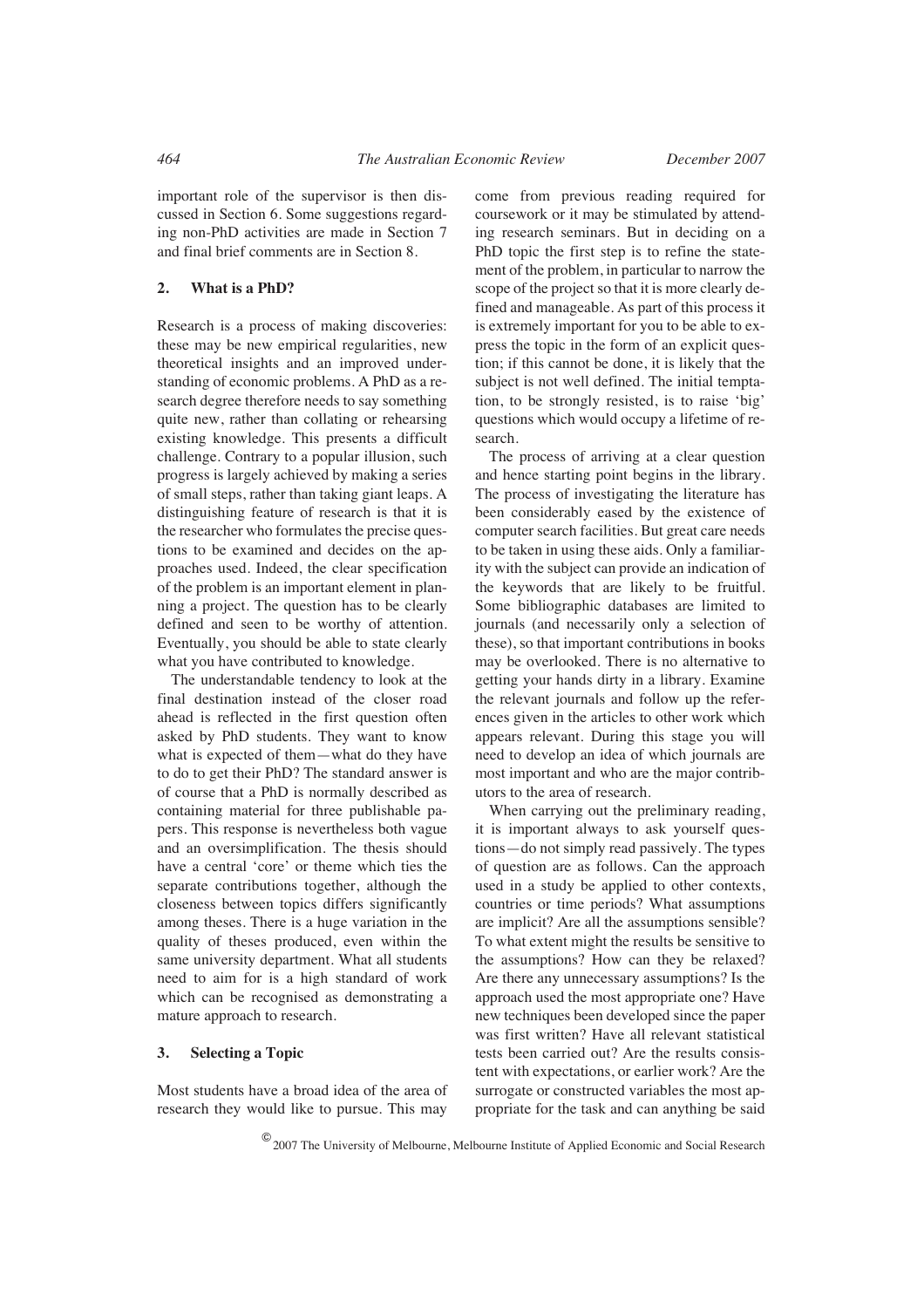about likely biases? Are there any implications of the study which have not been fully drawn out by the author? Can these be exploited in your work? In thinking about possible extensions to applied work it will be necessary to check if necessary datasets are available.

Your supervisor will be important in influencing the way you begin. But do not expect a supervisor to place a topic in your lap. Finding a research subject is your responsibility.

A supervisor will nevertheless lead you towards getting a clear focus to start the first paper, and will form a judgement about whether there is likely to be 'mileage' in any suggested topic. Various simplifications or types of modelling strategy may be suggested, and your supervisor may offer valuable warnings against initially taking on too much. In describing what you want to investigate, you should be able to frame a clear question. In these early stages when you are reading widely, your supervisor is likely to ask questions such as, 'what was the question motivating this paper?', 'what are the author's major results?', 'what do you regard as the main limitations of the approach?', and 'in what ways do you expect your research to extend existing literature?' Be prepared to answer those questions.

In some cases a supervisor may suggest starting your PhD by working jointly on a welldefined topic. You can learn a lot from closely seeing your supervisor working. But if working with a supervisor, you should discuss the question of authorship right at the beginning. Ask directly by saying something like, 'do you have in mind producing a joint paper under both of our names and, if so, would the names be listed in alphabetical order?' It is nevertheless very important that this kind of direction changes in nature. If you are given such a start, you must 'run with it'. You should independently chase up further literature and constantly be on the lookout for ways in which extensions could be made. You need to offer your own constructive suggestions. Eventually you will be on your own. However, universities have different regulations regarding the use of joint work, so it is important to check your own university rules. For more advice on starting research, see Creedy (2001).

## **4. Life as a PhD Student**

Life as a PhD student is completely different from that experienced as an undergraduate, so this section offers some general advice about research on a thesis.

#### *4.1 Costs and Benefits*

First, no one should be under any illusion completing a PhD thesis is hard and at times exhausting work. It will involve long hours of tedious work. Some inviting avenues will turn into dead ends. $<sup>2</sup>$  There will be times of despon-</sup> dency where it seems that nothing worthwhile is going to be achieved. Research is hard, and often comes with occupational hazards like sleepless nights and bad headaches. Many sacrifices need to be made. But at the same time it should be highly rewarding. There is a considerable sense of achievement and often excitement in making progress with a research project. To anyone with intellectual curiosity—surely the first important ingredient needed for research—the ability to carry out a substantial piece of original research is a privilege. The freedom to pursue a subject of special interest over a long period is of great value.

It is also worth keeping in mind that for the vast majority of people, the period of PhD study is the only time in their life when it is possible to pursue a concentrated piece of research in one area, without the other heavy responsibilities and endless deadlines and interruptions which come with employment. Although work for a PhD may appear to involve much pressure, after full-time graduate work virtually no one has the luxury of devoting all their energy to a single piece of work. This fine opportunity should never be wasted—lost time cannot be recovered.

It is also for most students a period in life which is marked by a rapid growth in understanding and increased maturity. The ability to absorb new material and learn new skills is great. This all brings its rewards—of a nonpecuniary kind in addition to the standard returns accruing to investment in education and training.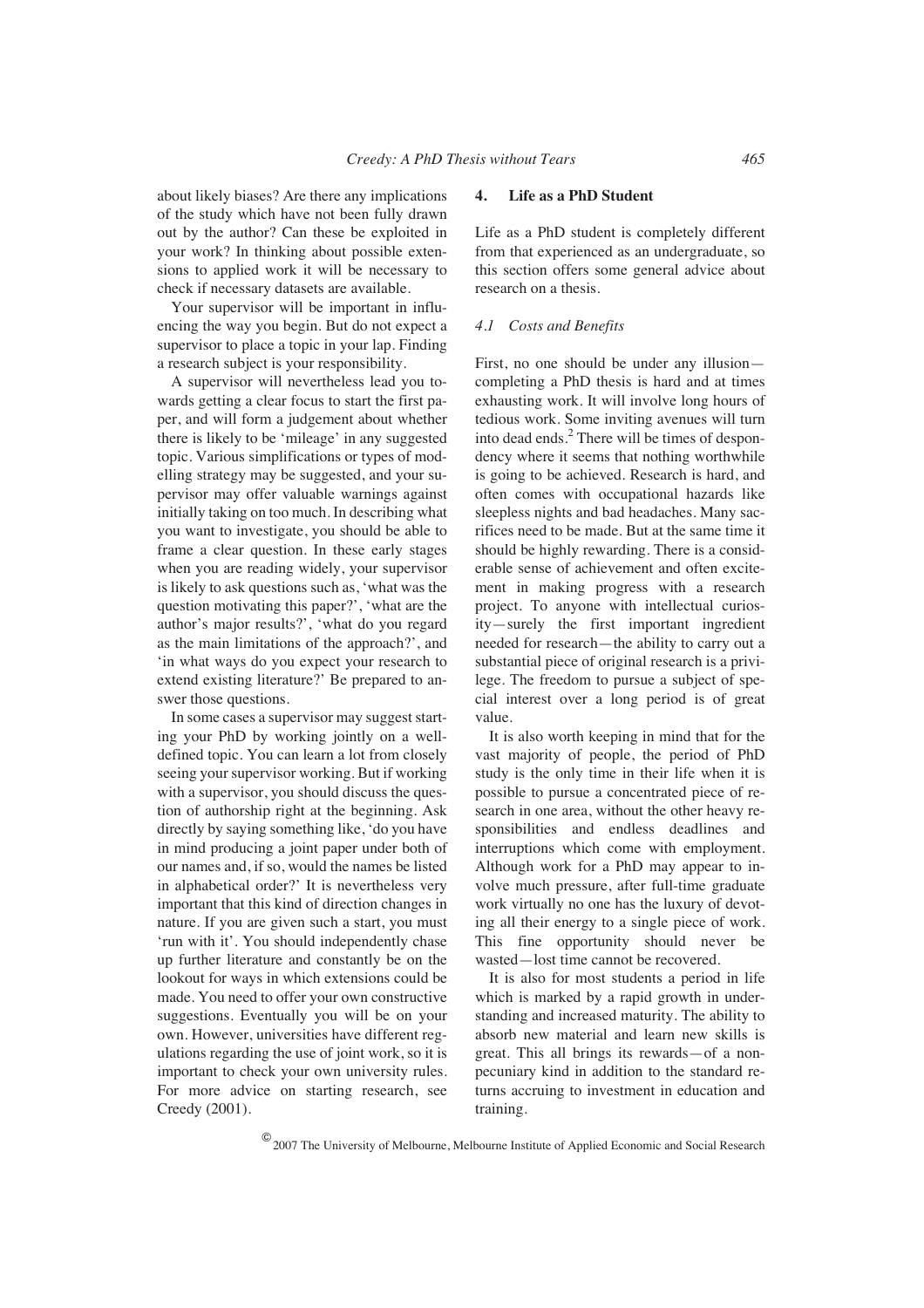### *4.2 The Working Routine*

It is important to start the PhD journey by establishing good research and organisational habits. Develop a disciplined working routine regarding the organisation of your time. Your commitment should be at least that of a fulltime job. Plan each working day's tasks before you even arrive at the office or library. Have a daily working schedule, including a fixed starting time each morning. Above all, write as you go along.

Always keep full bibliographical information about papers and books consulted. Record all details of data sources used and any adjustments you might make. If you produce any computer programs, provide lots of comments and write brief documents describing how to use the programs, including how the input data must be arranged. Decide right at the beginning which word processing package you prefer to use, and develop the appropriate formats and styles, bearing in mind that any separate papers you produce will eventually form the basis of one or more chapters: all these things are tedious to change at a later stage.<sup>3</sup> Keep materials in well-organised folders rather than in piles on your desk or floor. Regularly make several digital backups of everything, and store them in different locations. On other advice regarding the process of research itself, and writing papers, see Creedy (2001).

#### **5. The Journey as a Sequence of Steps**

Instead of thinking of the substantial challenge ahead—akin to climbing a mountain—it is advisable to think in terms of taking just one step at a time. Put the final destination of the journey out of your mind. It is not possible anyway to anticipate at the outset precisely where work on a thesis is likely to lead. There are several benefits of beginning simply with the idea of writing one paper, even though it will be seen as leading to further research. One important role of the supervisor is obviously to judge whether there is likely to be further 'mileage' in the topic: this is where the supervisor's research experience and judgement are helpful.

One of the hardest problems facing students is to learn to appreciate the standards needed: the importance of mastering this cannot be exaggerated. Eventually you must be able to view your own work critically and realistically, as if it had been written by someone else. Sometimes the strongest students actually undervalue what they have produced, and need to be encouraged not to throw it out, but more usually the difficult problem is to realise when more work needs to be done. Much of this learning can be achieved during the writing of a first paper.

There are many skills—not least of which is the ability to write clearly—required to produce a mature paper.<sup>4</sup> It is likely that this first paper will involve the greatest struggle of any part of the thesis. Compared with some other disciplines, results in economics often come slowly and it can take some time to develop a clear understanding of just what has been achieved. You may wonder when your supervisor will finally stop telling you to make revisions. Importantly you will wonder when your own understanding of precisely what you have contributed, and how it fits into the wider literature, will stabilise. But avoid the temptation to become impatient to get on with something new. Above all, do not leave the paper in a 'nearly complete' state with the idea of going back to it. It is very important to get into the habit of finishing things.

You will of course go back to the paper later, but important lessons are learnt in first getting it to a standard where it can be circulated. After successfully accomplishing this first stage, most students find that the next papers are produced much more quickly and with far fewer problems. With a decent paper, you are also in a position to present seminars and workshops, which can be valuable for producing feedback and meeting other people with similar interests. The discipline and concentration needed to prepare and give a seminar are also valuable.

The elusive but highly desirable quality needed for the PhD journey is that of 'momentum'. With this quality, one piece of research will naturally lead to another—although, understandably, this may seem unlikely for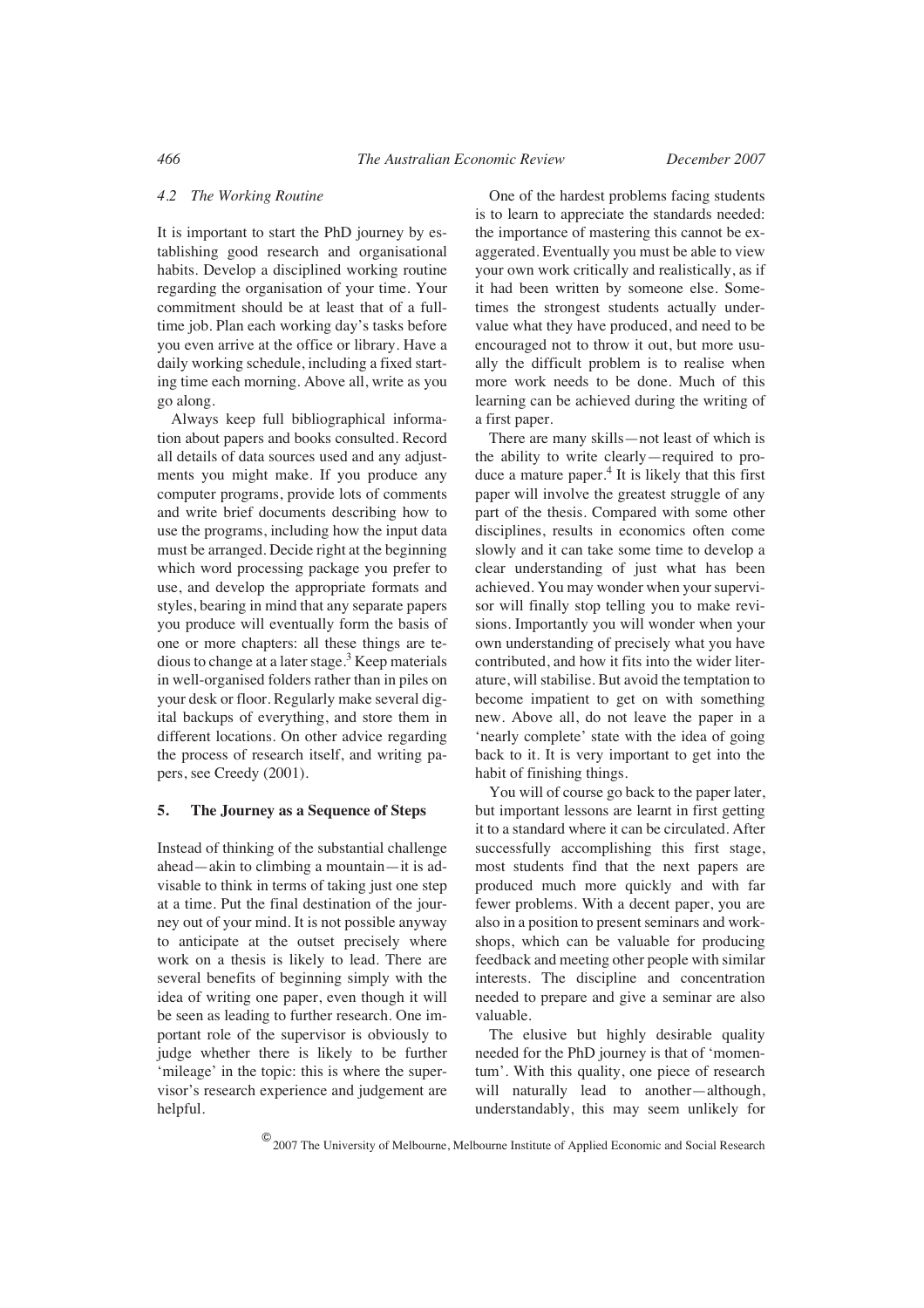those just setting out. Indeed, if things are going well, a crucial role of the supervisor is to call things to a halt. A point will be reached where the supervisor can say, 'OK, it is splendid that you can see all these interesting places to go, but you have to stop here and consolidate everything'. It is much more comfortable to be told that you have in fact nearly reached this (now limited) destination, than constantly to be in a state of anxiety about whether the finish line will ever come into sight.

Once this point is reached, you can then review the various papers and, with advice from your supervisor, work out what is needed to prepare the thesis itself. The papers can be organised, and sometimes divided, into chapters. It should be clear where additional material, such as introductions and linking material, is needed. The relative 'weight' of different sections will also become evident and may need adjustment. Decisions can be made about moving material to or from appendices. The complete work can then be polished and improved by the addition of various elaborations, cross-references and further signposts. In doing this you will learn to handle a large manuscript, while having the pleasure of seeing all the work come together in a single integrated document. This last stage is pleasant and quite relaxing, but it cannot be completed quickly.

Many students are given the impression that they must write a 'literature review' chapter, but this is not correct. This is fortunate as a good literature review is extremely hard to produce. However, the thesis must demonstrate an awareness of the relevant literature and the reader must be able to see clearly how the thesis extends existing work. But this does not mean that a separate chapter is necessarily required. Indeed, it is usually much better to refer to most earlier work at appropriate points in the development of your own analysis, and in motivating the approach adopted and the questions asked. This also helps to make it clear to the reader precisely where your work departs from established work: a very common fault of many PhD theses is that such points of departure are not made explicit.<sup>5</sup>

### **6. Working with Your Supervisor**

The route to a PhD thesis has many dangers, disappointments and dead ends, as well as high vantage points offering splendid views and fresh perspectives. Always remember, especially in the hard times, that you are not alone. You have the encouragement, support and guidance—with sometimes a restraining influence—of your supervisor. Indeed, the importance of your supervisor cannot be exaggerated. This section is written as if there is just one supervisor, but some students have joint supervisors. Nevertheless, there is usually more contact with one of them, though the weights may vary over time. In the early stages, particularly involving the choice of a precise research question, meetings will usually involve both supervisors. It is always necessary to keep both people fully informed about your progress.

#### *6.1 The Working Relationship*

It is necessary to establish a congenial working relationship with your supervisor, but there are few general rules about this. Each case is different depending on the personalities and abilities involved. A supervisor should be flexible. A good supervisor does not want to produce a disciple or clone, or a research assistant, but aims to help prepare students to make their own individual way and develop their own interests and style.

A good supervisor therefore treats each student differently, making a judgement about each student's abilities and character. For example, some students benefit by being pushed hard and being given regular tight deadlines. Other students work best when they are given more time and space to work at their own speed. Some students need more encouragement and moral support than others—often students become very anxious about their progress and need to be reassured, while others need prodding. A supervisor should not be miserly with praise but should also be clear if work is not up to standard.

There are also no rigid rules regarding the frequency of meetings with your supervisor. At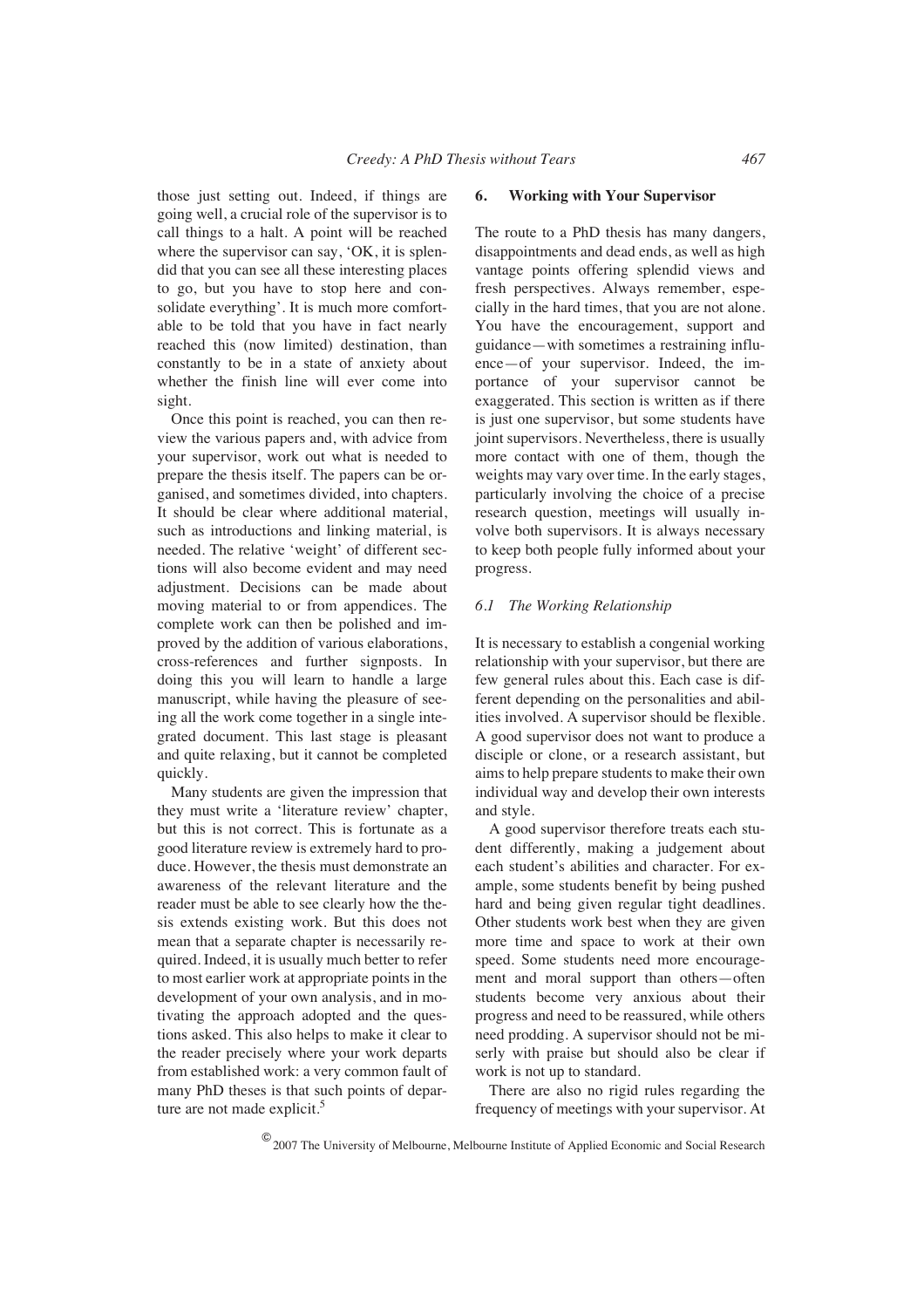the early stages, these are obviously likely to be more frequent but will vary. Nevertheless, it is something that should be discussed explicitly and some universities actually have clear regulations about meetings. If your work is going well, it is useful just to keep your supervisor informed with a quick progress report. Make good use of your supervisor—the university is after all making a valuable scarce resource available to you. If you are having serious difficulties with an aspect of the research, such as obtaining empirical results or solving a difficult problem, or are anxious about whether a result is of any value, go to see your supervisor rather than struggling or worrying alone. It is often the case that a supervisor can 'cut through' the problem quickly or suggest an alternative approach.

The choice of supervisor is so important that you should always endeavour to take the initiative. Consider the alternatives available and decide who you would like to be your supervisor. Do not be afraid to ask. The supervisor need not necessarily be working in the field you have in mind. Indeed, some people may welcome students with other interests. Expert knowledge of the specific field is only one of many characteristics of supervision, and it is usually possible for a supervisor to arrange for someone who is closer to the field to look at the work at various points. You will eventually become the expert in your field and your supervisor cannot be expected to know all the papers you have read, so ensure that you accurately report the contents of papers in any discussions.

In selecting a supervisor, do take care to avoid anyone who is known to be unhelpful, sarcastic or negative, or who communicates poorly. And avoid those who are not themselves productive. It is easy to obtain CVs these days from departmental web sites. Remember that at various times you will need to ask advice about things other than the thesis work, such as future jobs or dealing with difficult situations, so trust and sympathy are important.

#### *6.2 Some Rules of Conduct*

Although you will want to build a pleasant and trusting working relationship, you should actually be a little hesitant before approaching your supervisor. Think twice before asking anything. Before asking any question, always first ask yourself if you have done enough to answer it by yourself. Make sure you can explain the problem sufficiently clearly—rehearsing an explanation can often lead you to the answer. Ensure that you are fully prepared, so that you avoid wasting the time of someone who is inevitably very busy. Always ask yourself if the work you are about to hand over could be better: ensure that you have done yourself justice. However, if you do not fully understand what your supervisor is asking you to do, ask for further clarification in order to avoid wasting time in the future.

There are some things you should not do regarding your supervisor. Never look 'pained' or unwilling to try suggested changes to the modelling specification or estimation method, or extensive revisions to drafts. If you think your supervisor is wrong about something, do not argue but express your desire to try to rewrite your analysis more clearly for future discussion. Do not take a pile of computer output and expect your supervisor to sieve through all the detail—you should abstract what is important first. Do not ask your supervisor to read a scrappy or highly provisional piece of work (unless you are specifically asked to present a sketch or outline of a particular section). Do not ignore, or treat lightly, suggestions regarding reading matter or modelling approaches: if you do so, you can expect to find that constructive suggestions simply come to an end and your meetings become rather short. And do not ask to borrow your supervisor's books.

It is important to listen closely for hints from your supervisor. In many cases these may not be explicit or obvious. Your supervisor may simply be thinking aloud and saying something like 'that is curious', or 'I wonder if …'. Follow up on any questions that you had difficulty answering. Also take an interest when your supervisor talks about other work or economists. Follow any allusions to books, economists or articles which are not familiar to you. In this way you will increase your breadth of knowledge. Indeed, it is often during such digressions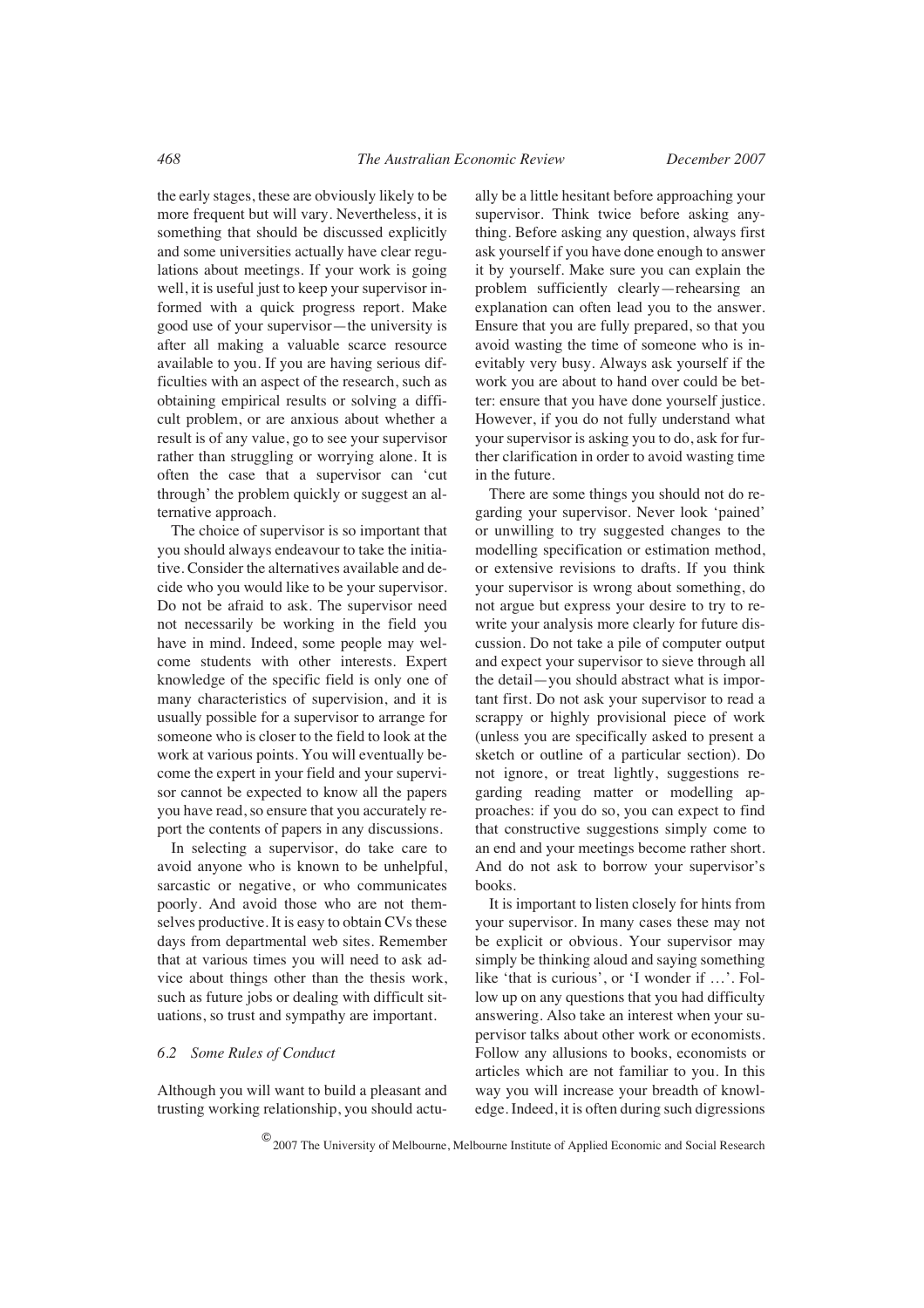and discussions of epiphenomena that you can learn a great deal.

# **7. Non-PhD Activities**

Work on a thesis involves sustained concentration—the second important ingredient needed for research—on a single piece of work. However, it is important to allocate time to keep up with background reading. This period is also the time to read widely in the vast broader nontextbook literature of economics—learn to place modern work in a wider perspective. Read biographies of famous economists. It may seem that such wider reading has to compete against time spent on the more urgent primary task of work on the thesis, but I believe it is complementary and worthwhile, and can be done after the more demanding work of the day. Go to seminars, whatever the topic, to get an insight into the issues which interest other people and the way they go about their own work. Observe what makes their presentations successful. Good seminars can also be inspiring even if the topic is far removed from your own work. Talk to other students about their work and ask them to comment on your drafts.<sup>6</sup>

It has been stressed that work on a PhD involves many hours of concentrated effort, but that the period of full-time graduate study should also be a period in which you can broaden your appreciation of economics. It is also important to spend time during this period reading even more widely. Turning to entirely different subjects can be a valuable distraction from a narrow piece of research and it helps to keep things in perspective. For example, this is a time to read high-quality literature and broaden one's tastes in music and other arts. Such wider reading will, furthermore, contribute towards the maturing process that is so important for producing a serious piece of work such as a PhD thesis.

Many graduate students also find that participation in regular sporting activities, or other non-intellectual pursuits, provides a valuable diversion from work. These are useful for their own sake and, after grappling with a difficult problem for some time, it is often possible to

make more rapid progress following physical exercise. Sensible organisation of your time will allow room for such extracurricula activities.

## **8. Conclusions**

This article has aimed to suggest some ways in which the route towards a PhD thesis can be made more fulfilling and less stressful. It should be a hard but rewarding task, rather than one that is full of anxiety. The ability to work on a PhD thesis is a golden opportunity not only to develop research skills, confidence and judgement, but it should also be a period of wider personal development and growing maturity. Research towards a PhD is associated with the transition from being a student to working as a professional economist.

*June 2007*

## **Endnotes**

1. Those who are part-time PhD students face particular challenges, not discussed here.

2. Going down a dead end for a while should not be considered as wasted time, as it is a normal part of research, and valuable insights are usually gained. But judgement is needed about the time to turn back and try a different route: again this is where the supervisor's judgement can help.

3. At an early stage, check with your Graduate Office regarding any special style requirements.

4. On writing research papers see Creedy (2001) and the references given there to a number of guides to writing.

5. Here, I am not ruling out the inclusion of a literature review which helps to motivate the thesis, if it is done well. But it is usually the weakest part of a thesis. You should of course begin to produce a bibliography at the start of your research.